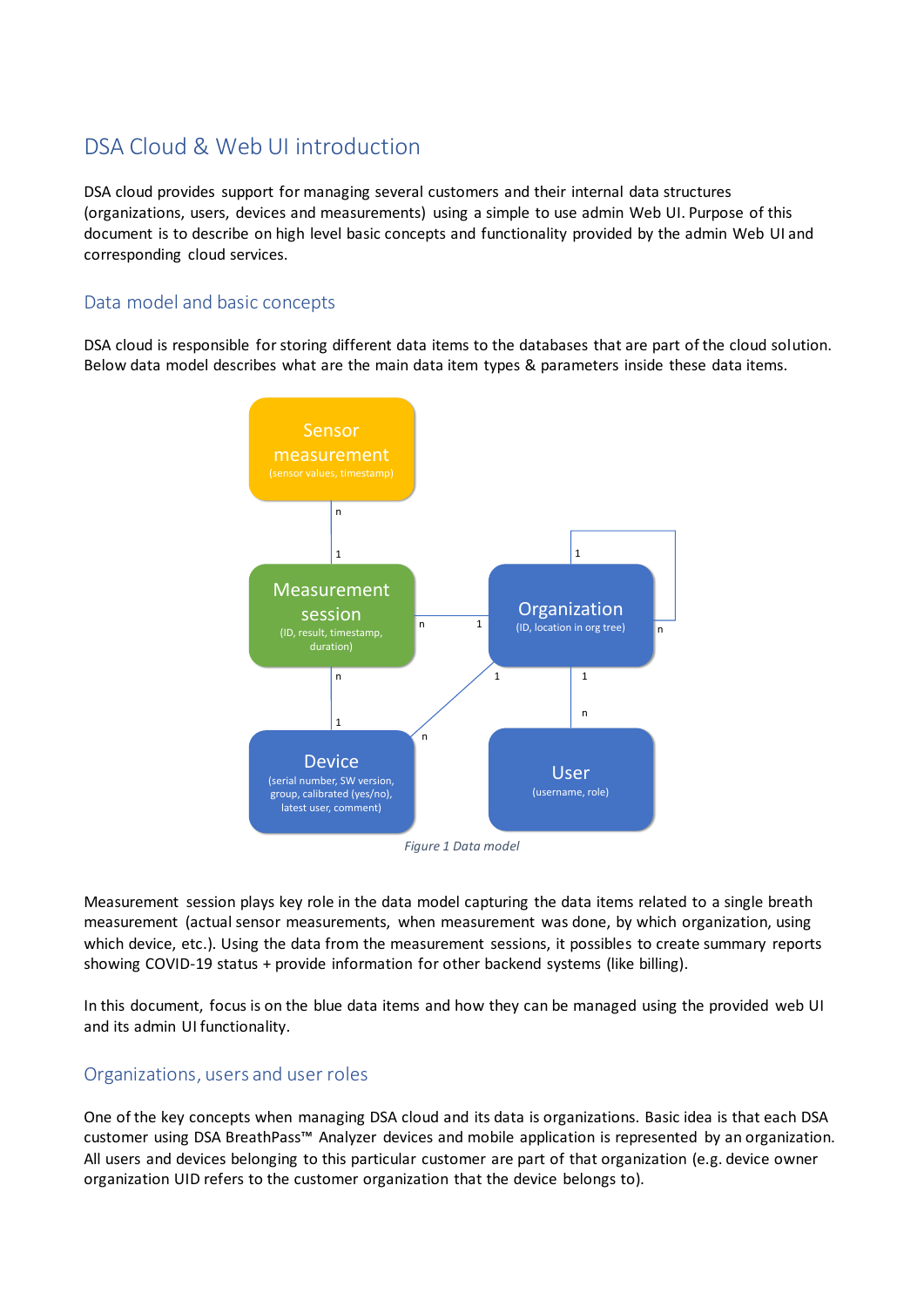To support more complex organizational structures, organizations can form hierarchies/subtrees. These hierarchies can be used to for example to organize users and devices geographically and to follow status through hierarchical reporting or to implement billing using hierarchical structures (e.g. send dedicated bills on different suborganizations). Current implementation limits the hierarchical organization structure to have five levels (including the root customer organization).

Below figure contains an example of a hierarchical organization structure with two levels of geographical organization layers (each box represents an organization). Hierarchical structure and use cases behind this structure can be defined by the customer depending on their needs from user and device management + reporting view (geographical vs. sub organizational structures vs. mixture of these).



*Figure 2 Example customer organization with three levels. Users or admins do not create a level.*

In addition to describing hierarchical organization structure based on geographical locations, above figure also contains different types of users on different levels of the organization. Basic principle is that each user can perform operations and access data that belongs to their own organization level or into the child organizations (for example Germany admin can perform admin operations in the whole Germany organization subtree (e.g. create new user under Berlin) but cannot perform operations or see data from the France subtree, also this Admin user cannot see data and users directly part of the Customer A organization).

As can be seen from the figure, there are several user roles/types for the users

- SuperAdmin
	- o Each customer needs to have at least one super admin user that belongs to the highest level customer organization (in above figure SuperAdmin under Customer A organization). This user is generated by DSA admin when new customer organization is generated.
	- $\circ$  SuperAdmin can perform any operations and access any data belonging to the organization (and suborganizations) the user belongs to.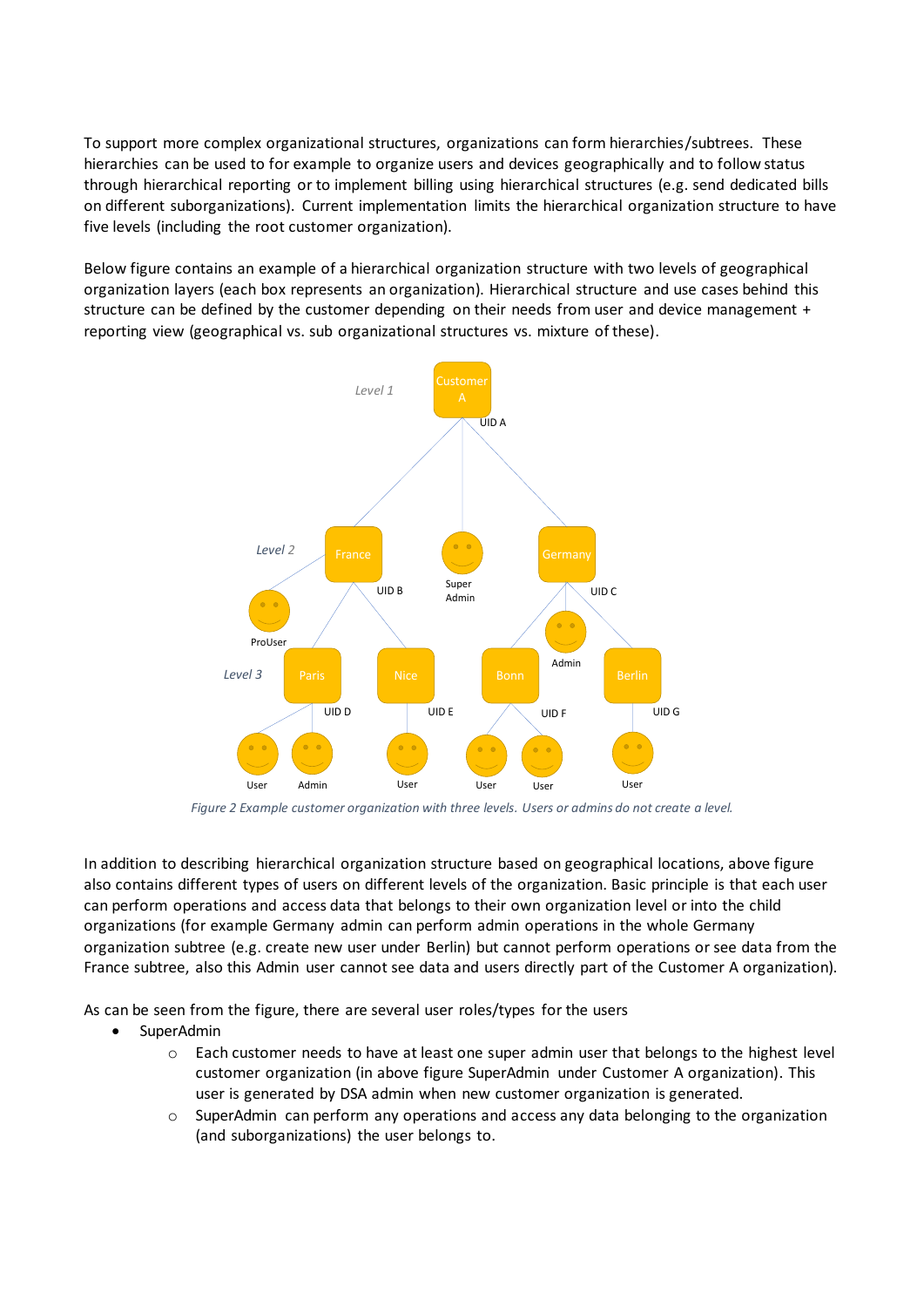- o Main difference between Admin and SuperAdmin role is that SuperAdmin can also manage the suborganization structure (create or delete suborganizations). Admin can create and manage users and device inside of an existing organization structure.
- Admin
	- o Capable of managing users and devices of an organization (including suborganizations) using the web UI admin view
- ProUser
	- $\circ$  Capable of viewing summary reports for the breath measurements for an organization (including suborganizations) using the web UI reports view
- User
	- o Capable of performing breath measurement tests using DSA BreathAnalyser device and mobile app

One basic principle is also that higher level user role can perform any operations and access any data that that the lower-level user role/type can do/access(e.g. Admin can also view reports of breath measurements).

## Operations table

Below table contains a summary of the operations that each role can perform for their own organization and its suborganizations.

|                                          | User | <b>ProUser</b> | <b>Admin</b>            | SuperAdmin |
|------------------------------------------|------|----------------|-------------------------|------------|
| Perform breath measurement using app     | X    | X              | X                       |            |
| Update device software using app         | x    | х              | x                       |            |
| View summary report                      |      | X              | X                       |            |
| Add new device to organization using app | x    | x              | x                       |            |
| Change own password                      | x    | X              | X                       |            |
| Create/delete user                       |      |                | ж                       |            |
| Change user role                         |      |                |                         |            |
|                                          |      |                | (except SuperAdminrole) |            |
| Create/delete/rename organization        |      |                |                         |            |

#### Devices and device management

DSA Breath Analyzer devices also belong to an organization. Basic idea is that device is attached to the organization to which the user that last used the device himself/herself belongs to. This means in practice that every time device A is being used by user X, cloud automatically checks that device A is attached to the same organization as the user X. With this approach, breath measurements performed by device A will be reported under the organization to which the user X belongs.

Above approach means in practice that device is not tied to a particular user or organization but can be dynamically used by different users. Cloud service in the background makes sure that device is always collecting breath measurements under the correct organization (leading to correct billing and reporting data to the user's organization).

What comes to taking device into use for the first time, cloud service also automatically performs the device registration during initial use of the device. End result from this operation is that new device is created in the cloud + it is attached to the organization where the user performing the setup is belonging to.